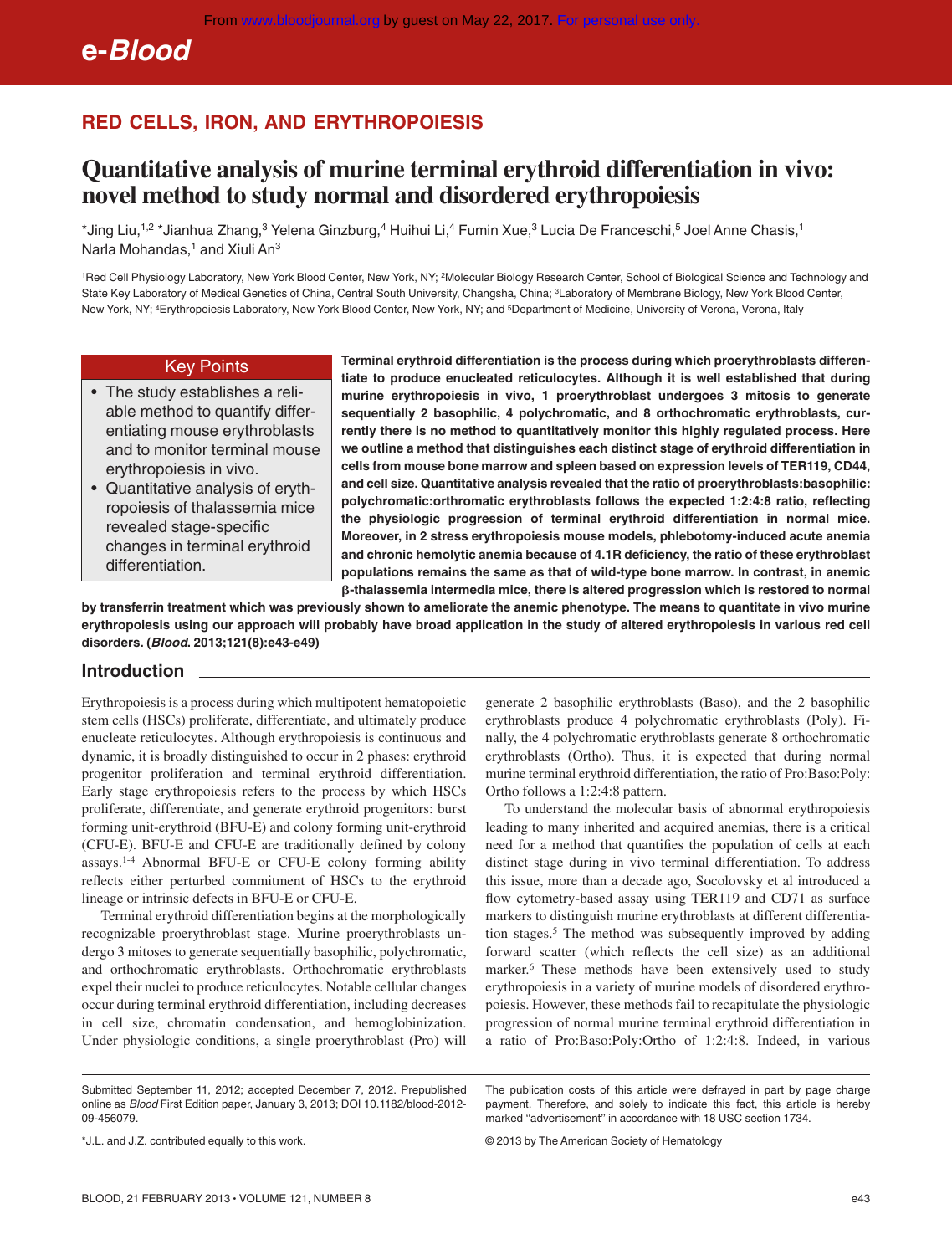published studies hugely variable results were obtained.7-12 To better resolve distinct stages of murine erythroblasts, we recently examined the expression of individual membrane proteins during murine erythropoiesis and documented that the adhesion molecule CD44 exhibited a progressive and dramatic decrease from Pro to reticulocytes.13 Based on the changes in expression levels of GPA, CD44 and cell size, we developed a cell-sorting strategy to isolate significantly more homogeneous populations of erythroblasts at each stage of terminal differentiation, than had been achieved in earlier work.13 However, this technique was not optimized to reproducibly quantify the normal physiologic ratio of Pro:Baso:Poly: Ortho of 1:2:4:8 or identify potential pathology in terminal erythroid differentiation in inherited and acquired red cell disorders.

Here we outline a method that accurately captures the physiologic progression of terminal differentiation in murine bone marrow and spleen. We observe that the ratio of Pro:Baso:Poly: Ortho in mouse bone marrow follows the 1:2:4:8 pattern, demonstrating the expected doubling of cell number with each successive mitosis. To validate this methodology as a tool for study of erythropoiesis in red cell disorders, we analyzed the progression of erythropoiesis in 3 anemic mouse models. We observed a normal progression of erythropoiesis in 2 anemic mouse models: phlebotomy-induced acute anemia and chronic hemolytic anemia because of 4.1R deficiency, indicating no stage-specific defects inhibiting cells from proceeding along the differentiation pathway in normal numbers. In contrast,  $\beta$ -thalassemia intermedia (*Hbb*<sup>th1/th1</sup>) mice demonstrated a disordered progression from Pro to Baso erythroblasts. Interestingly, transferrin therapy, which restores the normal erythropoiesis in *Hbb*th1/th1 mice, corrected the disordered progression. The innovative method we outlined that enables the quantification of cells at each stage of differentiation during in vivo erythropoiesis, should facilitate detailed mechanistic studies to define stage-specific defects in erythroid maturation in various inherited and acquired red cell disorders.

### **Methods**

#### **Mice**

The 4.1R knockout mice were previously described<sup>14</sup> and *Hbb*<sup>th1/th1</sup> mice<sup>15</sup> in a mixed genetic background were purchased from Jackson Laboratories. Both mice lines were backcrossed onto a C57BL/6 background. C57BL/6 (WT) mice were purchased from Jackson Laboratories. All mice were maintained at the New York Blood Center Animal Facility under specific pathogen free conditions according to institutional guidelines. Animal protocols were reviewed and approved by the Institutional Animal Care and Use Committee. Four to 6-month-old, male WT, 4.1R knockout, and *Hbb*th1/th1 mice were used in the studies. WT mice were bled to induce anemia according to the method previously described.<sup>16</sup> *Hbb*<sup>th1/th1</sup> mice were treated with 10 mg (400 mg/kg/d) of transferrin or PBS via intraperitoneal injections daily for a total of 20 days; this treatment course correlated with our previous data obtained after 60 days of injections (data not shown).17

#### **Antibodies**

CD16/CD32 (Fc $\gamma$  III/II Receptor), FITC-conjugated anti-Ter119, APCconjugated anti-CD44, APC-Cy 7–conjugated anti-CD45, APC-Cy 7–conjugated anti-CD11b, APC-Cy 7–conjugated anti-GR1, and 7AAD were purchased from BD Bioscience. Anti-transferrin receptor antibody was from Invitrogen.

#### **Preparation of bone marrow and spleen single-cell suspensions**

For bone marrow single-cell suspension preparation, cells from mice tibia and femur were flushed with PBS/0.5% BSA/2mM EDTA and the cell suspension was gently passed through 271⁄2 G needle 3 to 4 times. For spleen single cell suspension preparation, a whole spleen was placed into a cell strainer and smashed through the cell strainer into a petri dish. The cell strainer was rinsed with 5 mL cold PBS/0.5%BSA buffer. The cells were transferred to a 15-mL conical tube and centrifuged at 300*g* for 5 minutes. After centrifugation, the cell pellet was suspended in PBS/0.5% BSA buffer.

#### **Depletion of CD45**- **cells**

A single-cell suspension of bone marrow or spleen was centrifuged at 300*g* for 10 minutes, at 4 $\degree$ C. After centrifugation, 10<sup>7</sup> cells were resuspended in 90 μL of buffer, to which 10 μL of mouse CD45 MicroBeads (Miltenyi Biotec) was added. The mixture was incubated for 15 minutes at 4°C, and after the addition of 1 mL of buffer, centrifuged at 300*g* for 10 minutes. The cell pellet was resuspended in 500  $\mu$ L of buffer. The CD45<sup>-</sup> and CD45<sup>+</sup> cells were separated by magnetic separation with LS columns according to the instruction from the manufacture (Miltenyi Biotec). The flow through fraction ( $CD45$ <sup>-</sup> cells) was collected for further staining.

#### **Staining of CD45 cells and flow cytometric analysis**

Cells were suspended in PBS/0.5% BSA buffer at the concentration of 10<sup>6</sup>/80  $\mu$ L and incubated with rat anti-mouse CD16/CD32 (2.5  $\mu$ g/10<sup>6</sup> cells) for 15 minutes on ice. Samples were subsequently stained with FITC-conjugated rat anti-mouse TER-119 (0.5  $\mu$ g/10<sup>6</sup> cells), APCconjugated rat anti-mouse CD44 ( $0.2 \mu$ g/10<sup>6</sup> cells), APC-Cy 7-conjugated anti-CD45 (0.1  $\mu$ g/10<sup>6</sup> cells), APC-Cy 7-conjugated anti-CD11b (0.1  $\mu$ g/10<sup>6</sup> cells), and APC-Cy 7–conjugated anti-GR1(0.1  $\mu$ g/10<sup>6</sup> cells) on ice for 20 to 30 minutes in the dark. Cells were washed twice with 700  $\mu$ L PBS/0.5% BSA. Finally, cells were suspended in 100 µL PBS/0.5% BSA and stained with the viability marker 7-AAD (0.25  $\mu$ g/10<sup>6</sup> cells) on ice for 10 minutes in the dark. After the staining, cells were suspended in 0.4 mL of PBS/0.5%BSA and analyzed within 1 hour of staining using BD FACSDiva Version 6.1.2 software on a FACSCanto flow cytometer (Becton Dickinson). The instrument settings were as follows: FSC: 319, SSC: 568; voltage for different fluorescent dyes: FITC:575, PE: 661, APC: 676, APC-Cy 7: 670, 7-AAD: 691. Unstained cells were used as a negative control.

#### **Gating procedure**

Using 7AAD as a marker, dead cells were gated out. Among live cells, the residual leukocytes, monocytes, and granulocytes remaining after CD45 depletion were gated out using APC-Cy7–conjugated CD45, GR1, and CD11b as markers.  $CD45$ <sup>-</sup> $GR1$ <sup>-</sup> $CD11b$ <sup>-</sup> TER119<sup>+</sup> cells were analyzed in 2 ways: TER119 versus CD44 and CD44 versus FSC. Population I was gated on the CD44/TER119 plot, which is defined as CD44hiTER119low population. All other populations were gated on the CD44/FSC plot. In this plot, there are 2 very clear clusters which we gated as IV and V. A less clear cluster below region V was gated as region VI. Similarly, a less well-defined cluster on the upper-right side of region IV was gated as region III. Finally, the area between region I and region III was gated as region II.

#### **Fluorescence-activated cell sorting**

To isolate erythroblasts at different stages of maturation,  $200 \times 10^6$  cells were suspended in 8 mL PBS/0.5% BSA in a 50-mL tube. Cells were blocked with rat anti–mouse CD16/CD32  $(2.5\mu g/10^6 \text{ cells})$  for 15 minutes and subsequently stained with FITC rat anti-mouse TER-119 (0.5  $\mu$ g/10<sup>6</sup> cells), APC rat anti-mouse CD44 (0.2  $\mu$ g/10<sup>6</sup> cells), APC-Cy 7-conjugated anti-CD45(0.1  $\mu$ g/10<sup>6</sup> cells), APC-Cy 7–conjugated anti-CD11b (0.1  $\mu$ g/10<sup>6</sup> cells), and APC-Cy 7-conjugated anti-GR1 $(0.1 \mu g/10^6 \text{ cells})$  antibodies, and then incubated on ice for 30 minutes in the dark. Cells were washed twice with 40 mL PBS/0.5% BSA buffer and resuspended in 8 mL PBS/0.5% BSA buffer and stained with the viability marker 7-AAD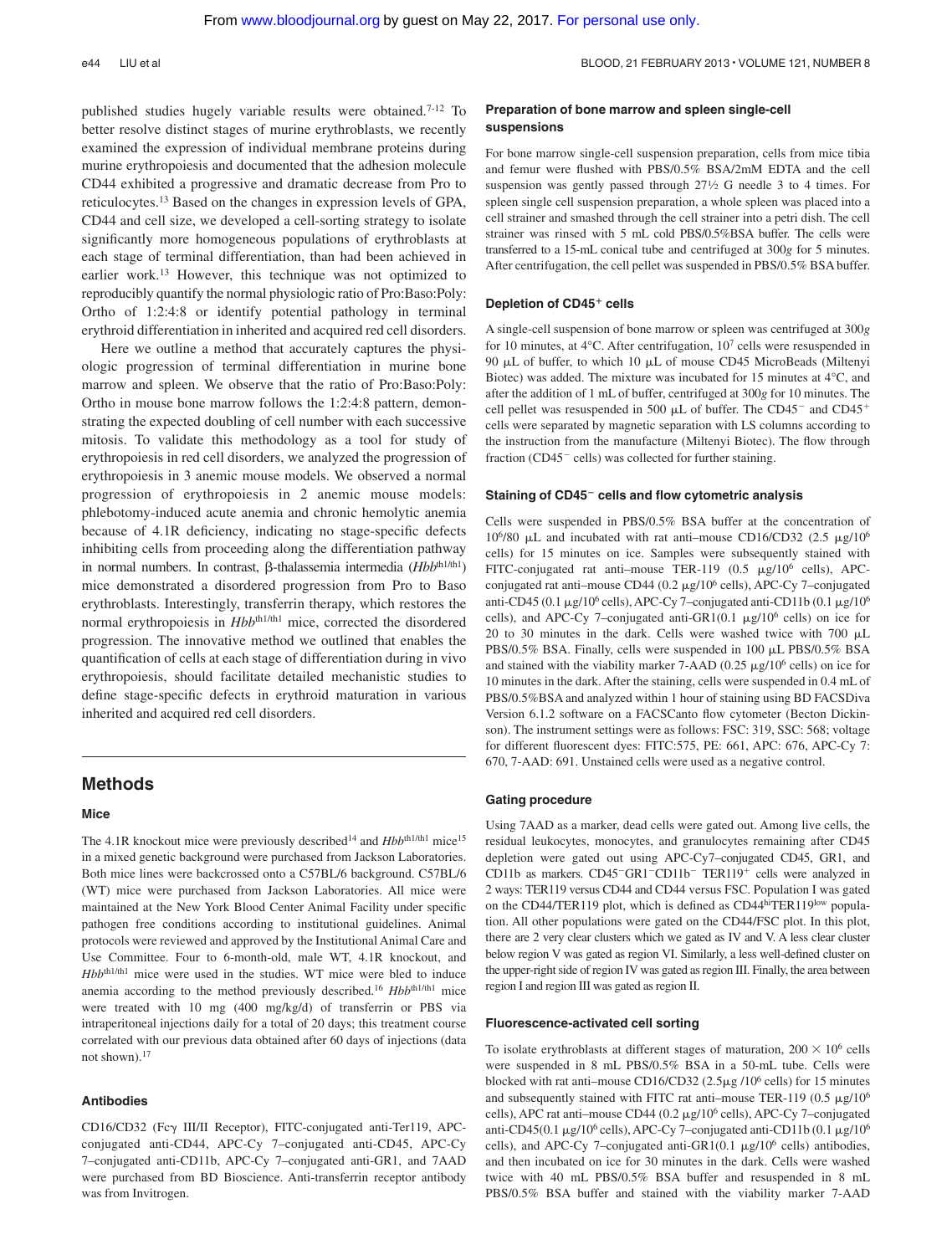$(0.25 \mu g/10^6 \text{ cells})$  on ice for 10 minutes in the dark. Sorting was performed on a MOFLO high-speed cell sorter (Beckman-Coulter).

#### **Cytospin preparation**

One-hundred milliliters of cell suspension containing 105 sorted cells was used to prepare cytospin preparations on coated slides, using the Thermo Scientific Shandon 4 Cytospin. The slides were stained with May-Grunwald (Sigma-Aldrich MG500) solution for 5 minutes, rinsed in 40mM Tris buffer (pH 7.2) for 90 seconds, and subsequently stained with 1:10 diluted Giemsa solution (Sigma-Aldrich GS500) for 15 minutes.

#### **Western blot analysis**

Serum samples were separated by sodium dodecyl sulfate-polyacrylamide gel electrophoresis (SDS-PAGE) using 10% polyacrylamide gels, and the proteins were electrophoretically transferred to polyvinylidene difluoride membrane (Immobilon-P; Millipore). Membranes were blocked for 1 hour in TBS-T (10mM Tris-HCl, pH 8.0; 150mM NaCl; 0.05% Tween 20) containing 5% skim milk, followed by 1 hour incubation with antitransferrin receptor antibody. Blots were washed and incubated for 1 hour at room temperature with the secondary antibody (horseradishperoxidase [HRP]–conjugated). Immunoreactive bands were visualized by the enhanced chemiluminescence (ECL) method (Amersham Bioscience) according to standard procedures.

#### **Statistical analyses**

All data are reported as mean  $\pm$  SD. We performed analysis for statistically significant differences with the student unpaired *t* test.

#### **Results**

#### **Quantitation of in vivo erythropoiesis in murine bone marrow**

It is well accepted that during murine terminal erythroid differentiation the proerythroblast undergoes 3 cell divisions to differentiate sequentially into basophilic, polychromatic, and orthochromatic erythroblasts. Thus, it is expected that under normal physiologic conditions 1 proerythroblast would produce 8 orthochromatic erythroblasts. To develop a method that would accurately reflect the physiologic progression of in vivo terminal differentiation and enable the quantitation of the number of cells in the various developmental stages, we first depleted  $CD45<sup>+</sup>$  cells from single cell suspensions of normal murine bone marrow by magnetic separation. The  $CD45$ <sup>-</sup> cells were then stained with FITC-conjugated rat antimouse TER119, APC-conjugated rat anti–mouse CD44, APC-Cy 7–conjugated anti-CD45, APC-Cy 7–conjugated anti-CD11b, APC-Cy 7–conjugated anti-GR1 and the viability marker 7AAD. The stained cells were analyzed by flow cytometry.

For clarity, the entire procedure for the gating strategy is shown in Figure 1 and summarized in this section: (1) Figure 1A shows the plot of FSC versus SSC of all cells in the cell suspension being analyzed; (2) the live cells (P1) were gated as 7AAD negative cells (Figure 1B); (3) within the P1 population, cells of erythroid lineage (P2) were gated as  $CD45$ <sup>-</sup>CD11b<sup>-</sup>GR1<sup>-</sup> cells (Figure 1C); (4) histogram of TER119 expression of P2 showed that all P2 cells were TER119 positive (Figure 1D); (5) plot of CD44 versus TER119 of the TER119 positive cells revealed a distinct CD44hiTERlow population (Figure 1E), which was gated as region I (Figure 1F); and (6) plot of CD44 versus FSC of the TER119 positive cells revealed 4 naturally occurring cell clusters (Figure 1G), which were gated as region III, IV, V, and VI, respectively, and the nonclustered region between region I and region III was gated as region II (Figure 1H).

The representative images of the sorted populations are shown in Figure 1I which reveals that region I through region VI are proerythroblasts, basophilic erythroblasts, polychromatic erythroblasts, orthochromatic erythroblasts, reticulocytes, and mature red cells, respectively. The purity of each population is  $> 90\%$ . As shown in Figure 1J, the FSC (reflecting the cell size) decreased progressively from proerythroblasts to orthochromatic erythroblasts. Importantly, Figure 1K reveals that proerythroblasts, basophilic erythroblasts, polychromatic erythroblasts, and orthochromatic erythroblasts account for 2%, 4%, 8.7%, and 17% of the total TER119 positive cells, respectively, demonstrating the doubling of the cells on each mitosis. The proportion of cells at each distinct stage of maturation after normalization based on total nucleated erythroid cells as 100% is summarized in Table 1. Pro, Baso, Poly, and Ortho account for 6%, 13%, 28%, and 53% of the total nucleated erythroblasts, respectively, validating the doubling of cells from one stage to the next.

### **Normal progression of terminal erythroid differentiation in the bone marrow and spleen of anemic mice because of 4.1R-deficiency or after phlebotomy**

To validate the use of the methodology as a tool for studying erythropoiesis in red cell disorders, we analyzed the progression of erythropoiesis in 3 anemic mouse models; 2 models with expected normal progression of erythropoiesis and 1 model with ineffective erythropoiesis. First, we examined erythropoiesis profiles in mice with chronic hemolytic anemia because of deficiency of the red cell cytoskeletal protein  $4.1R^{14}$  and in WT mice with phlebotomyinduced acute anemia. Because the spleen becomes erythropoietic in mice under stress conditions, we examined the erythropoiesis profiles of both bone marrow and spleen. Figure 2 top panel shows the representative erythropoiesis profiles of bone marrow from WT,  $4.1R^{-/-}$  and phlebotomized WT mice. Relative to WT bone marrow, we demonstrate an increased proportion of nucleated erythroblasts  $(I+II+III+IV)$  accompanied by a decreased proportion of enucleated erythrocytes  $(V+VI)$  in both  $4.1R^{-/-}$  and phlebotomized WT bone marrow. Quantitative analysis shown in Table 2 demonstrated that in WT bone marrow (from 2 femurs and 2 tibias), the number of total nucleated erythroblasts is  $\sim 6.4 \times 10^6$ , whereas in  $4.1R^{-/-}$  and in phlebotomized WT mouse bone the total nucleated erythroblasts increased to  $\sim 11.3 \times 10^6$  and  $\sim 10.7 \times 10^6$ , respectively. These findings demonstrate the increased erythropoietic activity of bone marrow under stress conditions. Of note, within the nucleated erythroblast population, the Pro, Baso, Poly, and Ortho maintain the 1:2:4:8 ratio (Table 1), confirming a normal progression of erythropoiesis in bone marrow under erythropoietic stress. Figure 2 bottom panel shows the representative erythropoiesis profiles of spleen from WT,  $4.1R^{-/-}$ , and phlebotomized WT mice. Although few erythroblasts are present in the WT spleens, significantly increased numbers of erythroblasts can be found in the spleens of both  $4.1R^{-/-}$  and phlebotomy-induced anemic WT mice because of stress erythropoiesis in the spleen. Quantitative analysis showed that in WT spleen, there were only  $0.7 \times 10^6$  nucleated erythroblasts. In marked contrast, in the  $4.1R^{-/-}$  and phlebotomy-induced anemic WT mouse spleens, the nucleated erythroblasts increased to 66.5  $\times$  10<sup>6</sup> and  $73.1 \times 10^6$ , respectively (Table 2). Moreover, similar to bone marrow, within the nucleated erythroblast population, the Pro, Baso, Poly, and Ortho erythroblasts also followed the 1:2:4:8 ratio (Table 1), demonstrating the normal progression of erythropoiesis in the spleen as in the bone marrow in these 2 anemic models with chronic and acute anemia.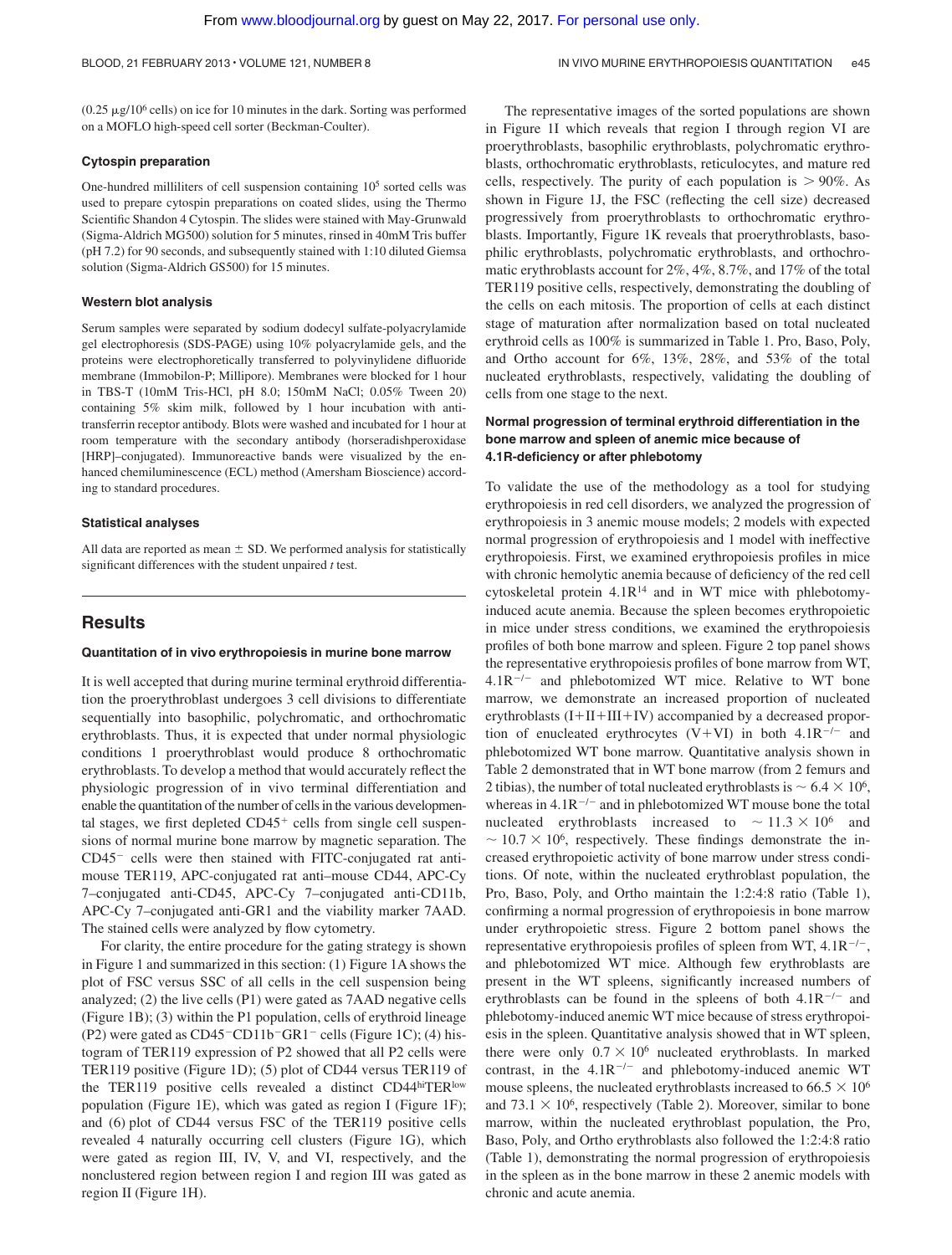

**Figure 1. Flow cytometric analysis and isolation of erythroblasts of wild-type mice bone marrow cells.** (A) Plot of FSC versus SSC of all the cells. (B) Plot of 7AAD versus SSC of all the cells. (C) Plot of CD45CD11bGR1 versus SSC of all the cells. (D) Histogram of TER119 of CD45-CD11b-GR1-cells. (E) Plot of CD44 versus TER119 of the TER119 positive cells without gating. (F) Plot of CD44 versus TER119 of the TER119 positive cells with the gating on CD44<sup>hi</sup>TER<sup>low</sup> population I. (G) Plot of CD44 versus FSC of the TER119 positive cells, showing naturally occurring clusters. (H) Plot of CD44 versus FSC of the TER119 positive cells with gating the population II, III, IV, V and VI. (I) Representative cytospin images of the sorted populations. (J) Histogram of FSC of distinct stage of erythroblasts. (K) Proportion of distinct stage of erythroblasts in bone marrow.

#### **Altered erythropoiesis in the bone marrow and spleen of** *Hbb***th1/th1 mice and normalization after transferrin therapy**

 $\beta$ -thalassemia is characterized by ineffective erythropoiesis in which erythroid expansion does not fully compensate the anemia.18,19 However, it remains largely unclear at which stage of erythropoiesis these alterations occur in  $\beta$ -thalassemic mice. To address this, we quantified in vivo erythropoiesis of both bone marrow and spleen in *Hbb*<sup>th1/th1</sup> mice. Figure 3A top and bottom panels show the representative erythropoiesis profiles of bone marrow and spleen from WT, PBS-injected  $Hbbthth1/th1}$  mice, and transferrin-injected  $Hbb^{th1/th1}$  mice. Similar to  $4.1R^{-/-}$  and phlebotomy-induced anemic mouse models, there is an expansion of erythropoiesis in the bone marrow as well as spleen of  $Hbb^{h1/h1}$ 

mice. In PBS-treated  $Hbb^{th1/h1}$  mouse bone marrow, the nucleated erythroblasts increased to  $16.5 \times 10^6$  (from  $6.4 \times 10^6$  in WT bone marrow). Interestingly, in transferrin-treated  $Hbb^{h1/h1}$  mouse bone marrow, the total number of nucleated erythroblasts is normal. The expansion of erythropoiesis in PBS-treated  $Hbb^{th1/th1}$  mouse spleen is even more dramatic as there is  $a > 100$ -fold increase in nucleated erythroblasts (from  $0.7 \times 10^6$  in WT to  $90 \times 10^6$  in PBS-treated  $Hbb^{th1/th1}$ ). However, different from  $4.1R^{-/-}$  and phlebotomized WT bone marrow and spleen (both of which exhibited normal progression of terminal erythroid differentiation) quantitative analysis revealed a decrease in the percentage of Pro and disproportional ratio of Pro to Baso erythroblasts in  $Hbb^{th1/h1}$ . As shown in Table 1, although Pro account for 6% to 7% of total nucleated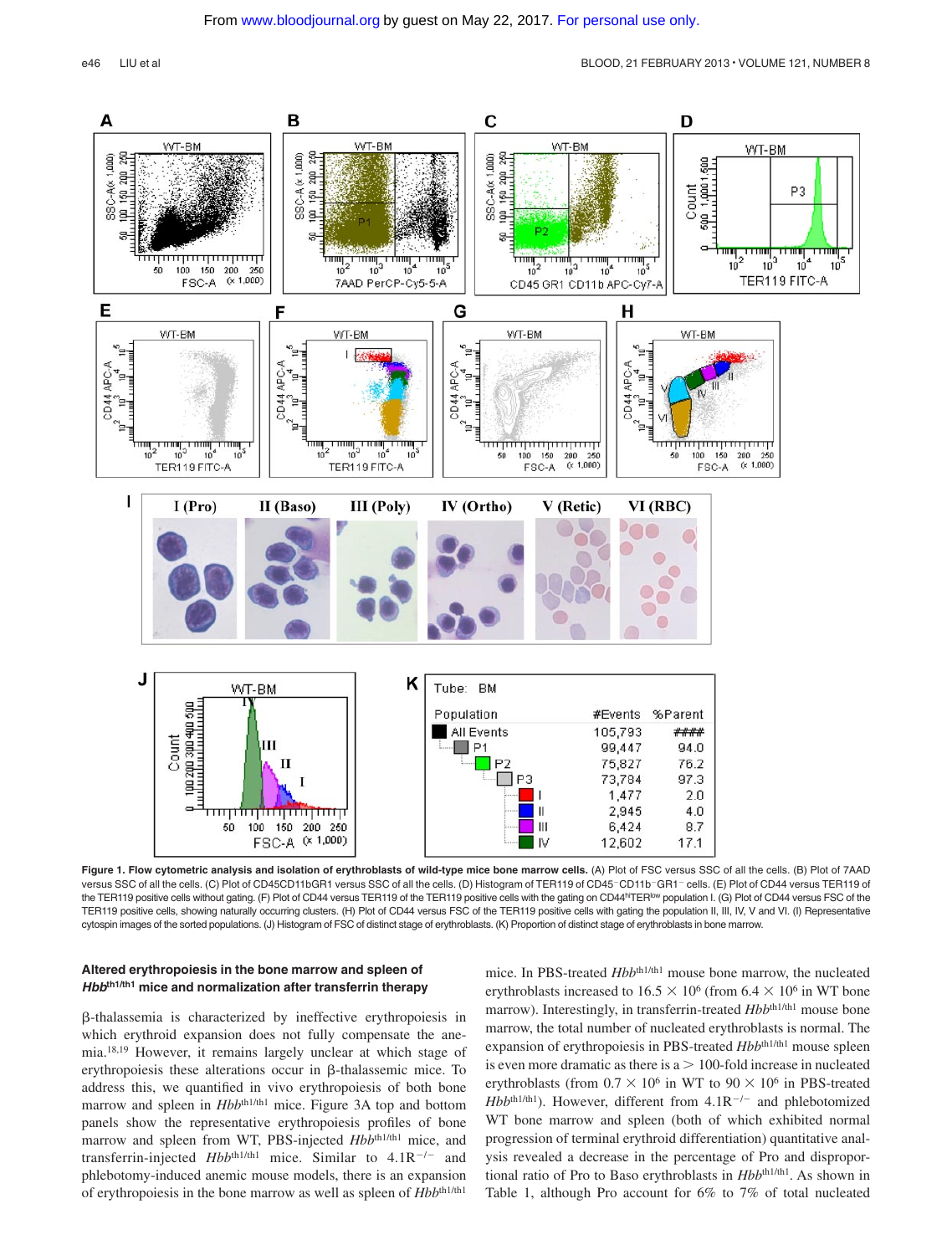#### BLOOD, 21 FEBRUARY 2013 • VOLUME 121, NUMBER 8 IN VIVO MURINE ERYTHROPOIESIS QUANTITATION e47

| Table 1. Quantitation of terminal erythroid differentiation in normal and anemic mouse models |  |
|-----------------------------------------------------------------------------------------------|--|
|-----------------------------------------------------------------------------------------------|--|

|                                                    | Pro $(\%)$          | Baso (%)                         | Poly $(\%)$    | Ortho (%)      |  |
|----------------------------------------------------|---------------------|----------------------------------|----------------|----------------|--|
| $WT (n = 20)$                                      |                     |                                  |                |                |  |
| Bone marrow                                        | $6.1 \pm 1.2$       | $12.7 \pm 1.6$                   | $27.7 \pm 1.4$ | $53.1 \pm 3.0$ |  |
| Spleen                                             |                     | Very low level of erythropoiesis |                |                |  |
| $4.1R KO(n = 6)$                                   |                     |                                  |                |                |  |
| Bone marrow                                        | $6.5 \pm 0.5$       | $13.9 \pm 1.2$                   | $27.8 \pm 1.4$ | $52.2 \pm 2.2$ |  |
| Spleen                                             | $5.5 \pm 1.0$       | $12.7 \pm 1.7$                   | $27.7 \pm 1.8$ | $54.2 \pm 2.7$ |  |
| Phlebotomy-induced anemia ( $n = 6$ )              |                     |                                  |                |                |  |
| Bone marrow                                        | $6.9 \pm 1.1$       | $14.3 \pm 1.3$                   | $28.4 \pm 2.0$ | $52.0 \pm 3.5$ |  |
| Spleen                                             | $7.0 \pm 1.1$       | $13.7 \pm 2.0$                   | $26.3 \pm 4.9$ | $50.5 \pm 5.4$ |  |
| $Hbbth1/th1$ (PBS-treated, $n = 6$ )               |                     |                                  |                |                |  |
| Bone marrow                                        | $4.4 \pm 0.3^*$     | $15.5 \pm 1.5$ †                 | $26.7 \pm 0.9$ | $53.5 \pm 1.3$ |  |
| Spleen                                             | $4.7 \pm 1.1$ $\pm$ | $15.1 \pm 4.7$ §                 | $26.6 \pm 3.0$ | $53.6 \pm 8.4$ |  |
| $Hbb^{th1/\text{th1}}$ (transferrin-treated n = 6) |                     |                                  |                |                |  |
| Bone marrow                                        | $6.6 \pm 0.8$       | $13.9 \pm 2.7$                   | $25.6 \pm 2.2$ | $51.3 \pm 1.5$ |  |
| Spleen                                             |                     | Very low level of erythropoiesis |                |                |  |

The proportion of cells at each distinct stage of maturation is normalized based on total nucleated erythroblasts as 100%.

WT indicates wild-type.

\**P* .0026 WT versus *Hbb*th1/th1 mice.

†*P* .0023 WT versus *Hbb*th1/th1 mice.

‡*P* .033 WT versus *Hbb*th1/th1 mice.

§*P* .042 WT versus *Hbb*th1/th1 mice.

erythroblasts in WT, as well as in the 2 anemic mouse models, they only account for 4.4% in *Hbb*th1/th1 mice. Moreover, whereas the ratio of Pro/Baso erythroblasts is 1:2 in WT and 2 anemic mouse models, it increased to 1:3.5 in *Hbb*<sup>th1/th1</sup> mice. Importantly, the erythropoiesis profiles are normalized in transferrin-treated *Hbb*<sup>th1/th1</sup> mouse bone marrow (Table 1). Lastly, the elevated serum soluble transferrin receptor 1 (sTfR1), representing the total increased erythroid population in  $Hbb^{th1/h1}$  mice, is reversed in transferrin-treated *Hbb<sup>th1/th1</sup>* mice (Figure 3B). This later finding justifies the use of PBS and transferrin-treated  $Hbb^{th1/h1}$  mice as a model in which to assess aberrant erythropoiesis and its resolution.

# **Discussion**

This study establishes a reliable method to quantify differentiating mouse erythroblasts and to monitor terminal in vivo erythropoiesis. Using this method, we are able to define stage-specific changes in terminal erythroid differentiation in the bone marrow and spleen of *Hbb*th1/th1 mice and their reversal after transferrin treatment, previously shown to ameliorate disease in  $Hbb^{th1/th1}$  mice.<sup>17</sup>

A flow cytometry-based assay using CD71 (sometimes in conjunction with forward scatter) as a differentiation marker has been extensively used to study murine erythropoiesis in vivo over the past decade. Our analysis of more than 40 previous published studies using CD71 as a marker reveal large variations in the ratio of Pro:Baso:Poly:Ortho in normal WT bone marrow. For example, Halupa et al reported percentages of Pro:Baso:Poly:Ortho as 1.1: 39.5: 4.1: 55.3 for WT mice,<sup>9</sup> whereas Mukai and colleagues reported percentages of 0.5: 30.1: 25.6: 9.3,<sup>10</sup> and Diwan et al reported as 2: 16: 2: 27.11 Similarly, our analysis of 10 previous studies using CD71 in conjunction with forward scatter also reveals large inconsistencies in the ratio of Pro:Baso:Poly:Ortho in normal murine bone marrow.6,20-28 None of these studies were able to



**Figure 2. Representative erythropoiesis profiles of** bone marrow and spleen of 4.1R<sup>-/-</sup> and phlebotomy**induced mice.** (Top panel) Representative erythropoiesis profiles of bone marrow. Note that there is an increased proportion of nucleated erythroblasts  $(I+II+III+IV)$  which is accompanied by a decreased proportion of enucleated erythrocytes  $(V+VI)$  in both  $4.1R^{-/-}$  and phlebotomy-induced WT bone marrow compared with WT bone marrow. (Bottom panel) Representative erythropoiesis profiles of spleen. Note that there are very few erythroblasts in WT spleen but a large proportion of nucleated erythroblasts in the spleens of both  $4.1R^{-/-}$  and phlebotomy-induced WT anemic mice.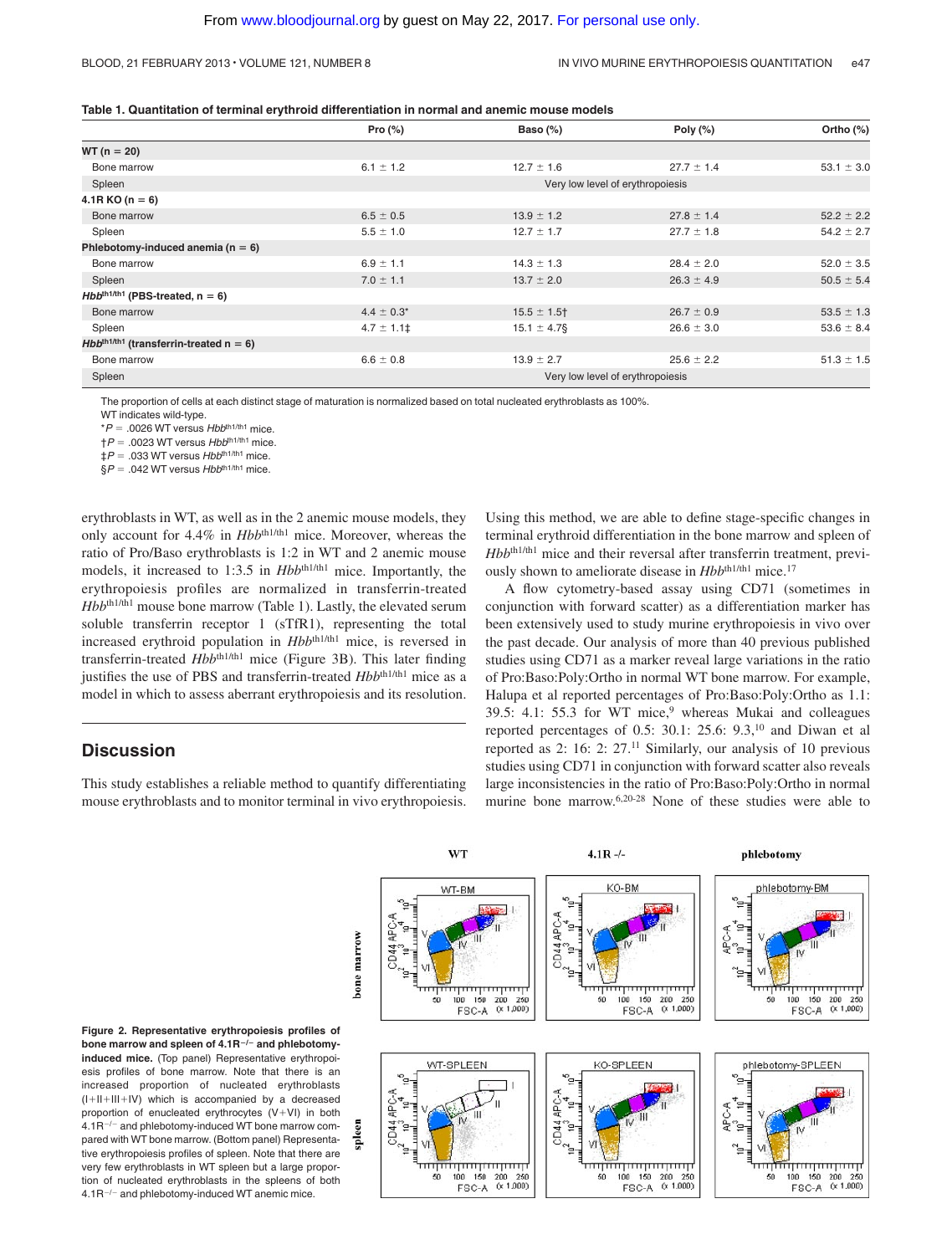#### e48 LIU et al BLOOD, 21 FEBRUARY 2013 • VOLUME 121, NUMBER 8

#### **Table 2. Total number of erythroblasts in bone marrow and spleen of normal and anemic mouse models**

|                                                 | <b>Bone marrow</b><br>$(x 10^6)$ | Spleen<br>$(x 10^6)$ |
|-------------------------------------------------|----------------------------------|----------------------|
| $WT (n = 20)$                                   | $6.4 \pm 0.9$                    | $0.7 \pm 0.1$        |
| $4.1R KO(n = 6)$                                | $11.3 \pm 1.1^*$                 | $66.5 \pm 5.4$       |
| Phlebotomy induced anemia ( $n = 6$ )           | $10.9 \pm 1.2^*$                 | $73.1 \pm 3.01$      |
| $Hbb^{th1/th1}$ (PBS-treated, $n = 6$ )         | $16.5 \pm 0.7$                   | $90.4 \pm 6.3$       |
| $Hbb^{th1/th1}$ (transferrin-treated, $n = 6$ ) | $6.4 \pm 1.1$                    | $0.8 \pm 0.1$        |

Bone marrow cells are from 2 tibia and 2 femurs.

 $*P < 0.01$ 

 $\uparrow P < .0001$ .

document physiologic progression of terminal erythroid differentiation in normal bone marrow. As such, the reported stage-specific erythropoietic defects in various genetically engineered mice using CD71 as a marker is highly problematic.

The novel method presented in this paper enables successful in vivo quantitation of mouse terminal erythroid differentiation. This success is largely attributed to clear separation of all terminally differentiating erythroid cells, namely Pro, Baso, Poly, Ortho erythroblasts, reticulocytes, and mature red blood cells, using surface markers TER119 and CD44 in conjunction with forward scatter. The failure of previous studies to quantify this process using Ter119 and CD71 is because of the fact that in contrast to CD44 expression that decreases progressively after each cell division, there is little change in CD71 expression after each cell division.13 In the original study using CD71 and TER119 as markers for erythroid cell differentiation, the authors defined 4 regions I, II, III, and IV. They indicated that these regions are enriched in Pro, Baso, Poly, and Ortho erythroblasts, respectively.5

Even after the addition of FSC as an additional marker, the defined erythroblast populations (namely Pro-E, Ery-A, Ery-B, and Ery-C) did not improve the discrimination between different stages.

Our findings also provide new insights into the splenic and bone marrow responses to stress erythropoiesis. In mice, although it is well accepted that the spleen becomes erythropoietic under stress conditions, it has been unclear to what extent the bone marrow can increase its erythroid output in response to stress. Furthermore, the extent of the splenic response has not been carefully defined. Our findings demonstrate that the total number of erythroblasts (which reflects the erythropoietic activity) is increased  $\sim$  2-fold in the bone marrows of all 3 anemic mice: 1 acute (phlebotomy-induced) and 2 chronic anemic mouse models  $(4.1R^{-/-}$  and  $Hbb^{th1/th1})$ , implying that murine bone marrow can double its erythropoietic activity in response to anemic stress. In marked contrast, under both chronic and acute stress conditions the erythropoietic response of the spleen increases much more dramatically ( $\sim$  100-fold), with the spleen transforming from an essentially non-erythropoietic organ in the adult mice to an active erythropoietic tissue.

The major observed effect of erythropoiesis in  $Hbb^{th1/h1}$  mice is a disturbed proportion of proerythroblasts versus basophilic erythroblasts in bone marrow and spleen samples. During normal erythropoiesis, iron is progressively incorporated into hemoglobin and thus safely sequestered, avoiding potential redox reactive damage. Thus, early stage erythroid precursors are exposed to high iron concentrations, as evidenced by CD71-positive early stage erythroid precursors, with later stages accumulating hemoglobin as it is progressively synthesized and thus reducing total cellular iron. In  $\beta$ -thalassemia, an additional progressive accumulation of unpaired  $\alpha$  globin occurs. Furthermore, systemic iron overload, as  $occurs$  in  $\beta$ -thalassemia, may result in the formation of labile iron



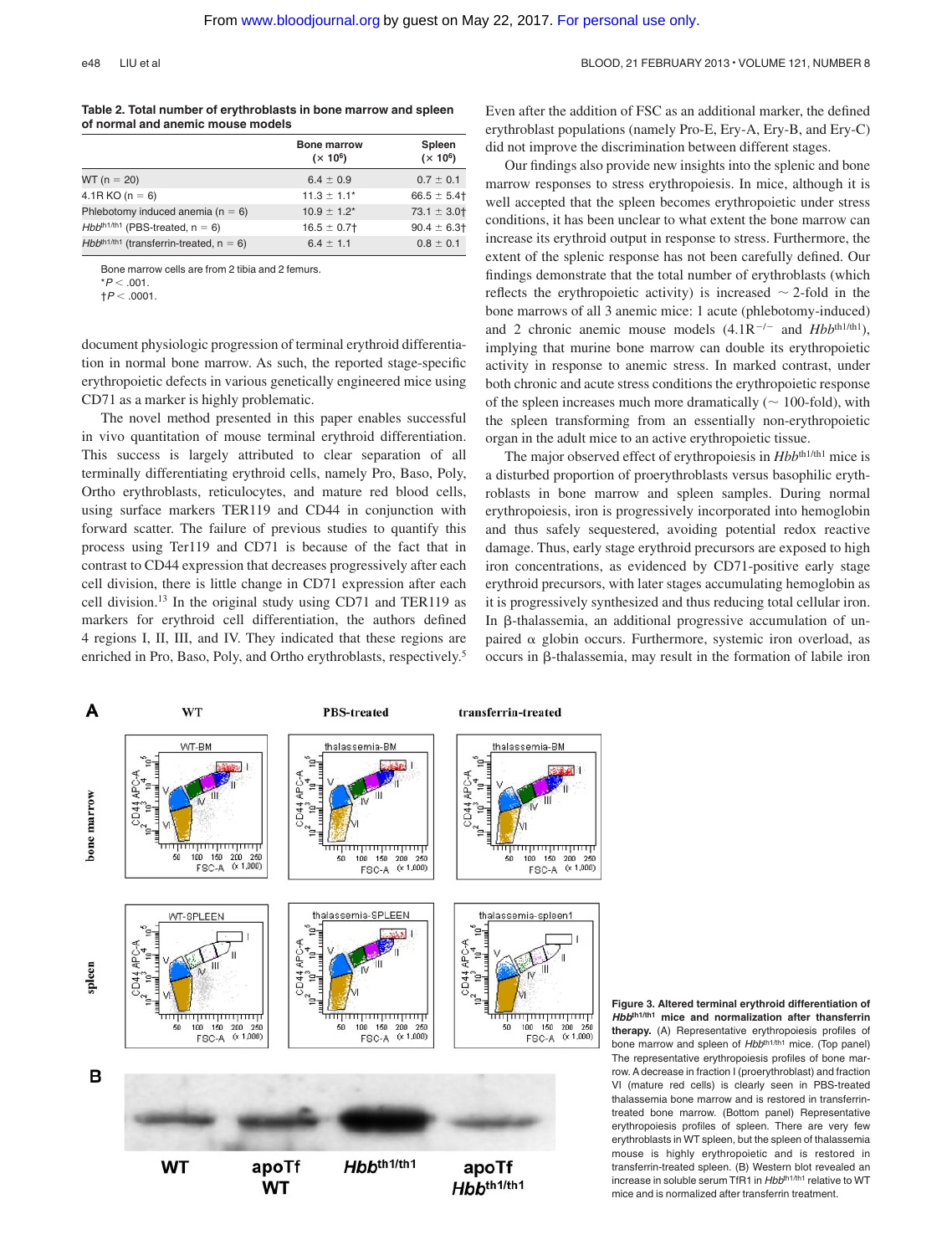and negatively affect cells with high iron uptake in addition to unpaired  $\alpha$  globin membrane precipitation in later stages. Improved erythropoiesis after iron chelation is evident in transfusionrequiring anemias.29 Taken together, the increased systemic iron, disordered hemoglobin synthesis, and high iron uptake support the particular sensitivity of early erythroid precursors to labile ironinduced damage in  $\beta$ -thalassemia. We hypothesize that once erythroid precursors survive a critically sensitive point in maturation, cell division proceeds relatively unimpeded. Our data suggest that ineffective erythropoiesis in  $\beta$ -thalassemia results from dysfunctional differentiation because of excess iron and unpaired  $\alpha$  globin chains and is reversed by exogenous transferrin; this finding is also supported by normalized serum sTfR1, a typical marker reflecting degree of defective or iron-deficient erythropoiesis.<sup>30,31</sup>

This newly established method is broadly applicable in the study of altered murine erythropoiesis. Moreover, its use will probalby provide important leads for mechanistic studies defining stage-specific defects in erythroid maturation in inherited and acquired red cell disorders.

## **Acknowledgments**

The authors thank Leni VonBonsdorff (Sanquin Oy, Finland) for providing human transferrin for experiments in *Hbb*<sup>th1/th1</sup> mice.

This work was supported in part by National Institutes of Health grants DK26263, DK32094, HL105682, and DK095112.

## **Authorship**

Contribution: J.L., J.Z., H.L., and F.X. performed experiments and analyzed the data; Y.G., L.D.F, J.A.C., and N.M. designed the experiments, analyzed the data, and edited the paper; X.A. designed the experiments, analyzed the data, and wrote the paper.

Conflict-of-interest disclosure: The authors declare no competing financial interests.

Correspondence: Xiuli An, Laboratory of Membrane Biology, 310 E 67th St, New York, NY 10065; e-mail: xan@nybloodcenter.org.

#### **References**

- 1. Stephenson JR, Axelrad AA, McLeod DL, Shreeve MM. Induction of colonies of hemoglobin-synthesizing cells by erythropoietin in vitro. *Proc Natl Acad Sci U S A.* 1971;68(7): 1542-1546.
- 2. McLeod DL, Shreeve MM, Axelrad AA. Improved plasma culture system for production of erythrocytic colonies in vitro: quantitative assay method for CFU-E. *Blood.* 1974;44(4):517-534.
- 3. Heath DS, Axelrad AA, McLeod DL, Shreeve MM. Separation of the erythropoietin-responsive progenitors BFU-E and CFU-E in mouse bone marrow by unit gravity sedimentation. *Blood.* 1976; 47(5):777-792.
- 4. Dover GJ, Chan T, Sieber F. Fetal hemoglobin production in cultures of primitive and mature human erythroid progenitors: differentiation affects the quantity of fetal hemoglobin produced per fetal-hemoglobin-containing cell. *Blood.* 1983; 61(6):1242-1246.
- 5. Socolovsky M, Nam H, Fleming MD, Haase VH, Brugnara C, Lodish HF. Ineffective erythropoiesis in Stat5a( $-/-$ )5b( $-/-$ ) mice due to decreased survival of early erythroblasts. *Blood.* 2001; 98(12):3261-3273.
- 6. Liu Y, Pop R, Sadegh C, Brugnara C, Haase VH, Socolovsky M. Suppression of Fas-FasL coexpression by erythropoietin mediates erythroblast expansion during the erythropoietic stress response in vivo. *Blood.* 2006;108(1):123-133.
- 7. Kinross KM, Clark AJ, Iazzolino RM, Humbert PO. E2f4 regulates fetal erythropoiesis through the promotion of cellular proliferation. *Blood.* 2006; 108(3):886-895.
- 8. Minella AC, Loeb KR, Knecht A, et al. Cyclin E phosphorylation regulates cell proliferation in hematopoietic and epithelial lineages in vivo. *Genes Dev.* 2008;22(12):1677-1689.
- 9. Halupa A, Bailey ML, Huang K, Iscove NN, Levy DE, Barber DL. A novel role for STAT1 in regulating murine erythropoiesis: deletion of STAT1 results in overall reduction of erythroid progenitors and alters their distribution. *Blood.* 2005;105(2):552-561.
- 10. Mukai HY, Motohashi H, Ohneda O, Suzuki N,

Nagano M, Yamamoto M. Transgene insertion in proximity to the c-myb gene disrupts erythroidmegakaryocytic lineage bifurcation. *Mol Cell Biol.* 2006;26(21):7953-7965.

- 11. Diwan A, Koesters AG, Odley AM, et al. Unrestrained erythroblast development in Nix-/mice reveals a mechanism for apoptotic modulation of erythropoiesis. *Proc Natl Acad Sci U S A.* 2007;104(16):6794-6799.
- 12. Hosoya-Ohmura S, Mochizuki N, Suzuki M, Ohneda O, Ohneda K, Yamamoto M. GATA-4 incompletely substitutes for GATA-1 in promoting both primitive and definitive erythropoiesis in vivo. *J Biol Chem.* 2006;281(43):32820-32830.
- 13. Chen K, Liu J, Heck S, Chasis JA, An X, Mohandas N. Resolving the distinct stages in erythroid differentiation based on dynamic changes in membrane protein expression during erythropoiesis. *Proc Natl Acad Sci U S A.* 2009;106(41):17413-17418.
- 14. Shi ZT, Afzal V, Coller B, et al. Protein 4.1Rdeficient mice are viable but have erythroid membrane skeleton abnormalities. *J Clin Invest.* 1999; 103(3):331-340.
- 15. Skow LC, Burkhart BA, Johnson FM, et al. A mouse model for beta-thalassemia. *Cell.* 1983; 34(3):1043-1052.
- 16. Joiner CH, Franco RS, Jiang M, Franco MS, Barker JE, Lux SE. Increased cation permeability in mutant mouse red blood cells with defective membrane skeletons. *Blood.* 1995;86(11):4307-4314.
- 17. Li H, Rybicki AC, Suzuka SM, et al. Transferrin therapy ameliorates disease in beta-thalassemic mice. *Nat Med.* 2010;16(2):177-182.
- 18. Centis F, Tabellini L, Lucarelli G, et al. The importance of erythroid expansion in determining the extent of apoptosis in erythroid precursors in patients with beta-thalassemia major. *Blood.* 2000; 96(10):3624-3629.
- 19. Rund D, Rachmilewitz E. Beta-thalassemia. *N Engl J Med.* 2005;353(11):1135-1146.
- Alfarano C, Andrade CE, Anthony K, et al. The Biomolecular Interaction Network Database and related tools 2005 update. *Nucleic Acids Res.* 2005;33(database issue):D418-424.
- 21. Carmichael CL, Majewski IJ, Alexander WS, et al. Hematopoietic defects in the Ts1Cie mouse model of Down syndrome. *Blood.* 2009;113(9):1929-1937.
- 22. Chen ML, Logan TD, Hochberg ML, et al. Erythroid dysplasia, megaloblastic anemia, and impaired lymphopoiesis arising from mitochondrial dysfunction. *Blood.* 2009;114(19):4045-4053.
- 23. Cheloufi S, Dos Santos CO, Chong MM, Hannon GJ. A dicer-independent miRNA biogenesis pathway that requires Ago catalysis. *Nature.* 2010;465(7298):584-589.
- 24. Guihard S, Clay D, Cocault L, et al. The MAPK ERK1 is a negative regulator of the adult steadystate splenic erythropoiesis. *Blood.* 2010;115(18): 3686-3694.
- 25. Kalfa TA, Pushkaran S, Zhang X, et al. Rac1 and Rac2 GTPases are necessary for early erythropoietic expansion in the bone marrow but not in the spleen. *Haematologica.* 2010;95(1):27-35.
- 26. Martin FM, Xu X, von Lohneysen K, Gilmartin TJ, Friedman JS. SOD2 deficient erythroid cells upregulate transferrin receptor and down-regulate mitochondrial biogenesis and metabolism. *PLoS One.* 2011;6(2):e16894.
- 27. Maragno AL, Pironin M, Alcalde H, et al. ISG15 modulates development of the erythroid lineage. *PLoS One.* 2011;6(10):e26068.
- 28. Ripich T, Jessberger R. SWAP-70 regulates erythropoiesis by controlling alpha4 integrin. *Haematologica.* 2011;96(12):1743-1752.
- 29. Oliva EN, Ronco F, Marino A, Alati C, Pratico G, Nobile F. Iron chelation therapy associated with improvement of hematopoiesis in transfusiondependent patients. *Transfusion.* 2010;50(7): 1568-1570.
- 30. Ricchi P, Ammirabile M, Costantini S, et al. A useful relationship between the presence of extramedullary erythropoeisis and the level of the soluble form of the transferrin receptor in a large cohort of adult patients with thalassemia intermedia: a prospective study. *Ann Hematol.* 2012;91(6):905-909.
- 31. Beguin Y. Soluble transferrin receptor for the evaluation of erythropoiesis and iron status. *Clin Chim Acta.* 2003;329(1-2):9-22.